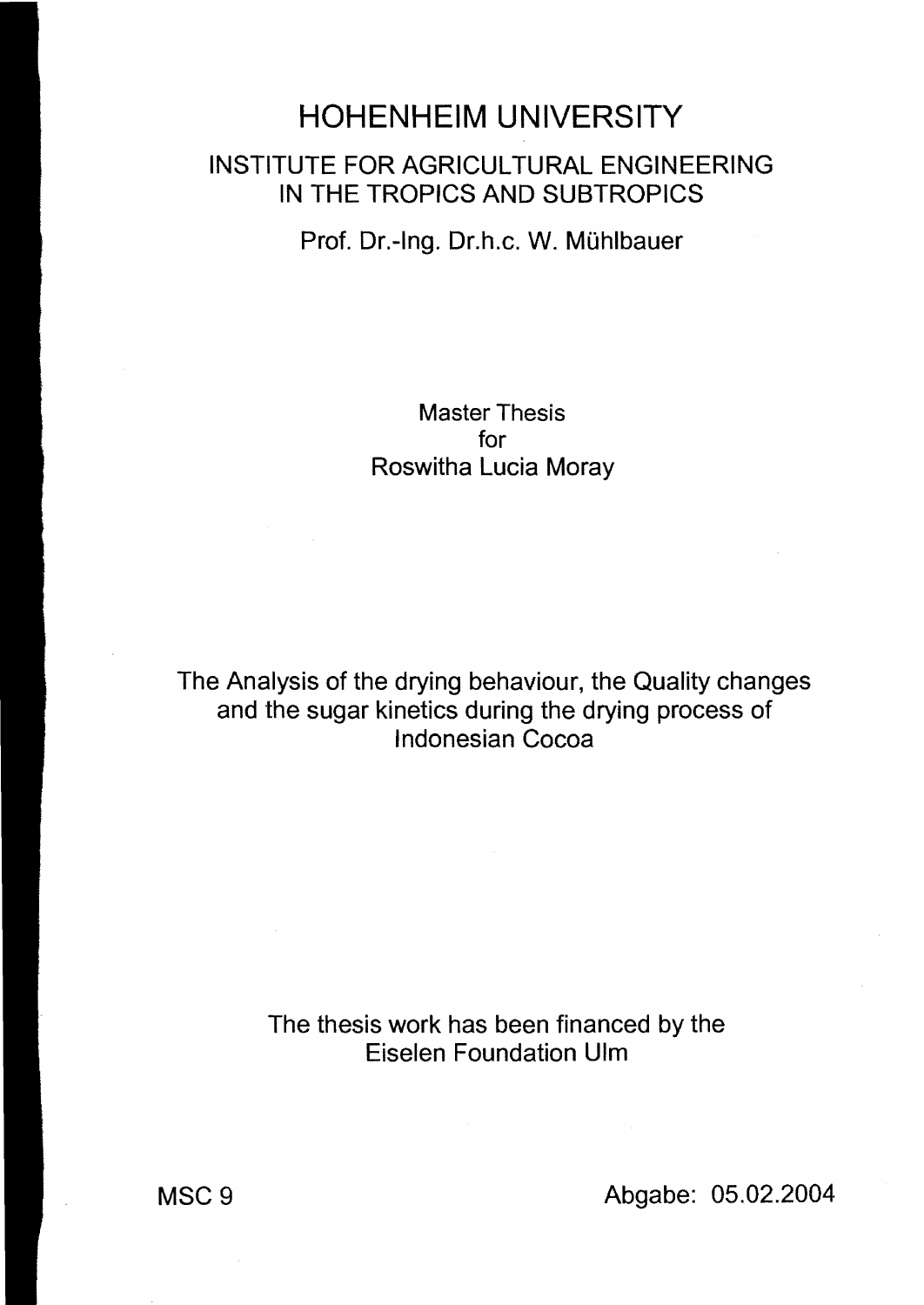## SUMMARY

The harvest of 2001/02 the world production of cocoa beans is estimated at 2.818.000 t. Cocoa production in the past decades became more and more important for Indonesia. Since 1950/51, Indonesia has increased its raw cocoa production from less than 1000 t to 450.000 t by the cocoa year 2001/02. Nowadays it is the second cocoa producing country of the world. Its' cocoa production mainly consists of "Bulk Cocoa", which is exported to industrialized countries where it is roasted and processed for consumption. "Bulk Cocoa" has attributes of weak flavour and high acidity, which are the main reasons for price deductions on the world market. This burden is carried by the small to medium scale cocoa farmers.

The quality defects of Indonesian "Upper Amazon Hybrid" are accounted to the high pulp quantity per seed in comparison to the West-African "Amelonados". This attribute is mainly the reason for high acid concentrations during fermentation. High acetic acid concentration overlies the other aroma consituents. In former decades Indonesian cocoa producers planted "Amelonados" but these plantings were replaced by the pest resistant "Upper Amazon Hybrid".

Cocoa passes many processing steps before reaching the consumer. After harvest, and fermentation, drying takes place in the countries of origin. Once it is dried it is transported and stored prior to processing. In roast houses raw cocoa is roasted and processed to confectionery or food additives. During mentioned postharvest operations negative genotypie attributes can be corrected to a certain degree.

The Indonesian government powered the cocoa production by transmigration and cocoa dissemination programmes since the 1960's. The Indonesian agricultural sector for cocoa production is characterized by small to medium scale farmers (1-2 ha), that produce more than 80 % of the country cocoa output. Between farmers and consumers middleman and traders earn the majority of the final cocoa price. The agricultural structure and cocoa pricing politics, are the main reasons why farmers are not incentived to ferment cocoa. If fermentation is carried out, it is often done insufficiently. Smallholders cocoa is sun dried on by bare soil, mats or pavement, with temperatures between  $30-50$  °C to moisture contents of 15-20 %, before selling to middlemen. Usually sun drying to moisture contents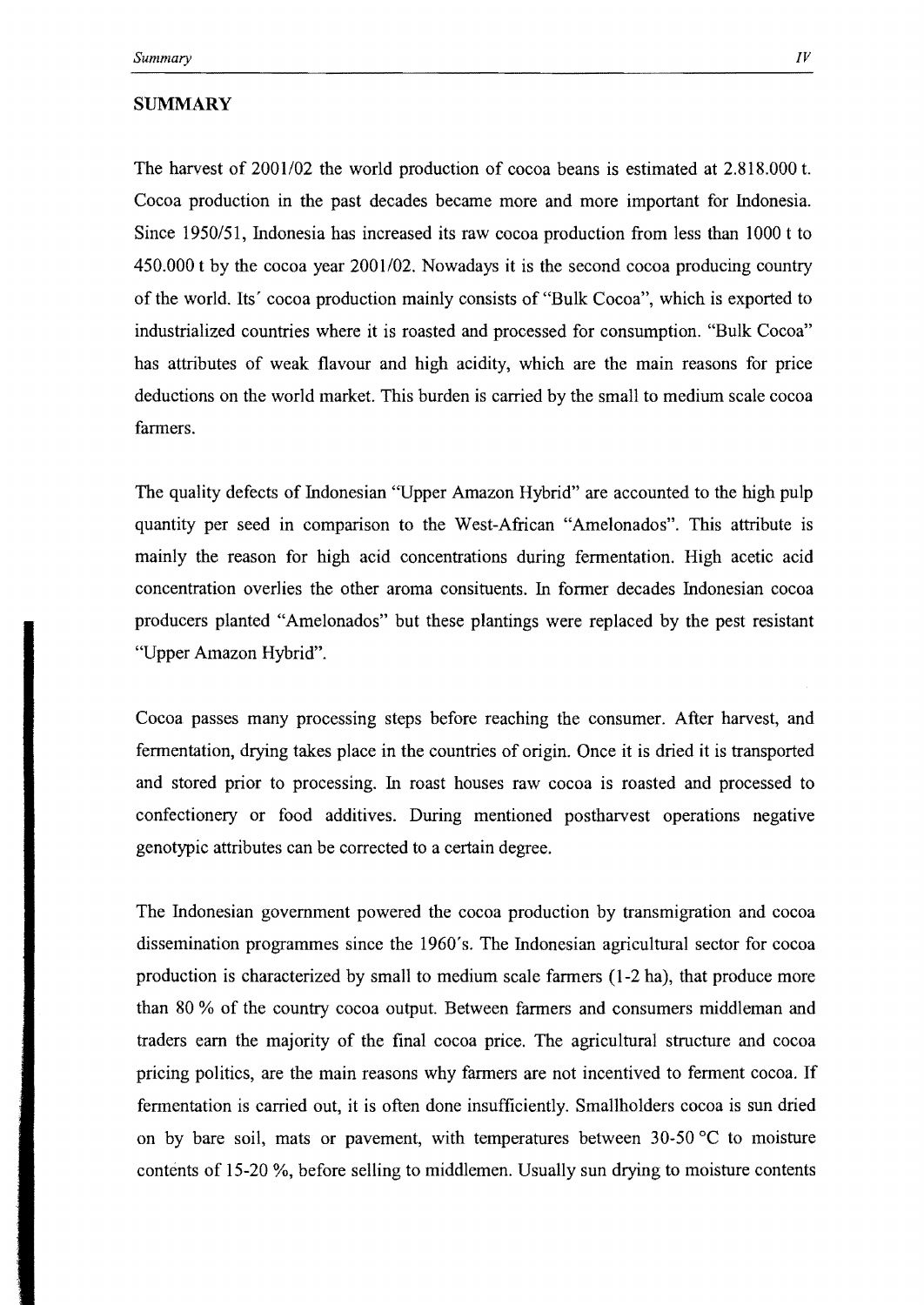of 7 % deliver the best quality results, when weather conditions favour drying. During rainy season or rainy days drying process is slowed down by remoistening, leading to mould or product decay influencing negatively the quality by mould. Further drying on bare soil might lead to contamination by animal droppings. Once cocoa reaches the middlemen it is priced according to weight and not to quality. The middlemen dries the cocoa up to moisture content values of 10-12 % by sun drying. Traders dry cocoa by artificial drying to storable and transportable moisture content values of 7 %. By drying the cocoa with artificial methods cocoa can be contamined by combustion gases of the dryer. The genotypie features of "Bulk Cocoa" and lack of fermentation procedure lead to a raw cocoa product with weak flavour and high acidity attributes. Along with quality defects, large distances to domestic markets and small daily yields make it even more difficult to improve the quality.

An integrated cocoa processing system, the "Solar Processing Centre" comprising fermentation and drying sections, was developed in order to cope with quality losses of cocoa. These system was mainly developed for farmers organized in cooperatives. The fermentation section consists of fermentation boxes arranged in a cascade system. Whereas the drying section comprises a roof integrated solar air heater and a biomass fumace. Its cocoa processing capacity ranges between 100-150 farmers. By this, proper fermentation and drying to 7 % moisture content can be carried out at low costs. In addition the "Solar Processing Centre" can be used also for drying of other agricultural products, like coffee and grain. Farmers organized in cooperatives are able to enter the market with bigger quantities and achieve better prices in comparison to single farmers. Ensuring on the long run the living standard of smallholders.

Fermentation as one keystone of postharvest operations, improves the cocoa aroma by formation of aroma precursors like amino acids and reducing sugars. During fermentation, drying and especially roasting, reducing sugars and amino acid react to cocoa typically "Amadori compounds"by passing the Maillard reaction. Previous studies, which achieved good results dealt mainly with fermentation and drying of cocoa in thick or thin layers. PASS studied the fermentation, the drying behaviour of cocoa and quality changes during the process [48]. In order to cope with the acidity of cocoa RITTERBUSCH developed by analysing in depth the fermentation process a circulating air fermentation system [43].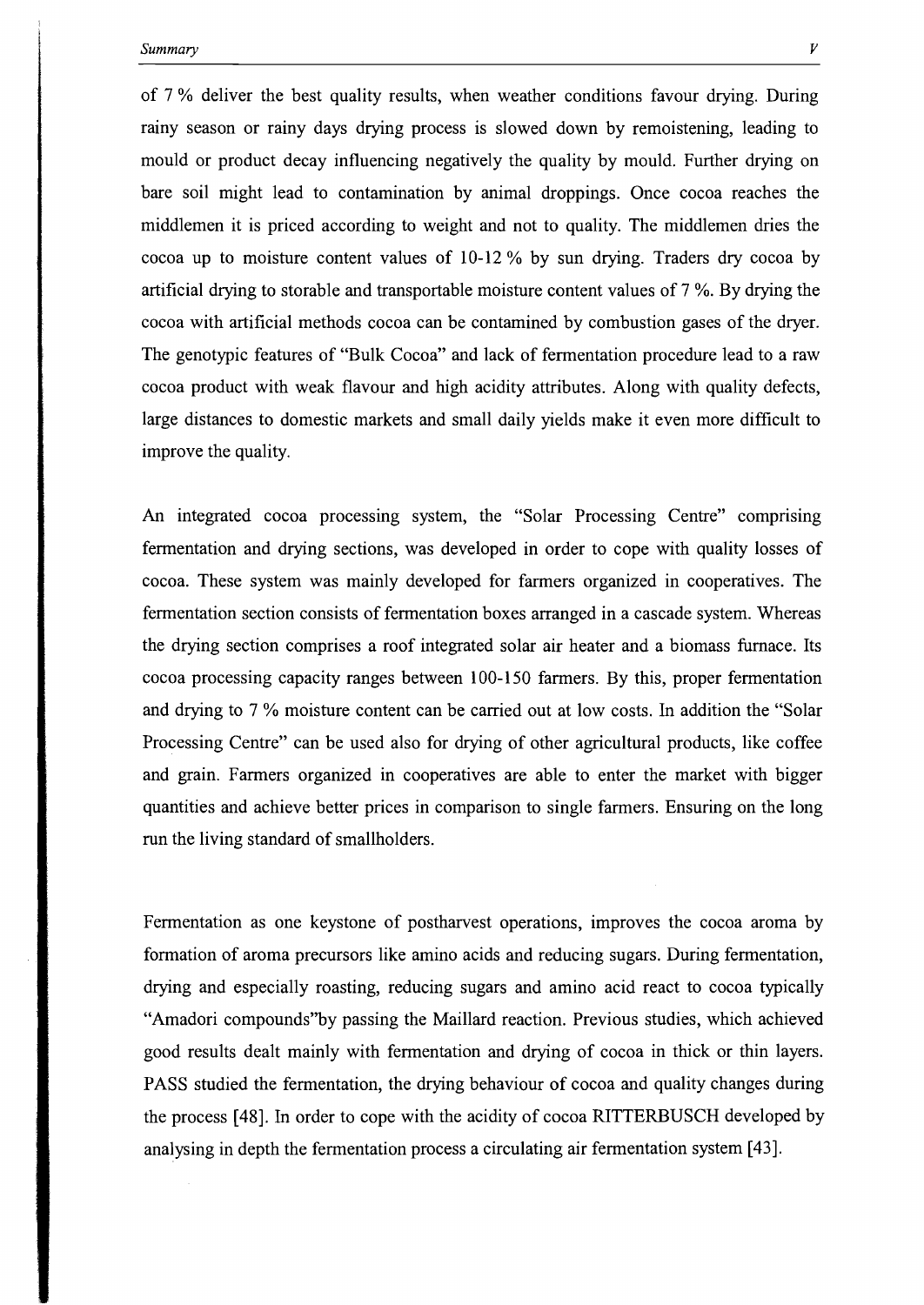The main aim of drying is to stop the biochemical activity of the fermentation process by reducing 50-60 % moisture content to a storable value of 7 %. This not only stops the biological and chemical activity of the fermentation process, it also contributes to aroma formation. Depending on the drying air temperature regime, aroma constituents are preserved or consumed by biochemical reactions in the seed. It was observed that concentration of reducing sugars decreases more at higher, than at lower drying air temperatures. As they are the main limiting factor for aroma development, drying aims to preserve reducing sugars contents. In former research works conducted by PASS and MÖNDEL drying behaviour of cocoa considering quality changes was studied [48,81]. Drying trials in these studies consisted of monitoring the effect of single stage and two stage drying towards duration of drying and cocoa quality. Their studies concluded that drying with temperatures above 70°C had a negative effect on the aroma development, because of fast reduction of reducing sugars and diminished acetic acid volatilization. Due to its prolonged 50°C phase at the beginning, two stage drying led to better quality results than single stage drying. Drying by implementing a two stage drying temperature regime stops fermentation slowly, ensuring a complete hydrolysis of sucrose into glucose and fructose. High concentrations of glucose and fructose after drying ensures a good aroma yield during the roasting process. Mould and overfermentation are suppressed by increasing the temperature of two stage drying after predrying at 50°C.

In order to gain detailed information for deeper understanding of the sugar and acetic acid development during the drying process, further research is necessary.The aim of this study was to analyse the drying behaviour, the quality changes and the sugar kinetics of cocoa by implementing two stage drying of thicklayers and one stage-single layer drying as reference drying. These research work comprises also the application of results gained in the laboratory on the work with the SPC.

The drying trials were conducted at the INDONESIAN COFFEE AND COCOA RESEARCH INSTITUTE (ICCRl) in Jember/East Java and at COMEXTRA MAJORA company area in Wotu/South-Sulawesi. For the trials "Upper Amazon Hybrids"was supplied by the plantation PT GLENMORE and the plantation of COMEXTRA MAJORA.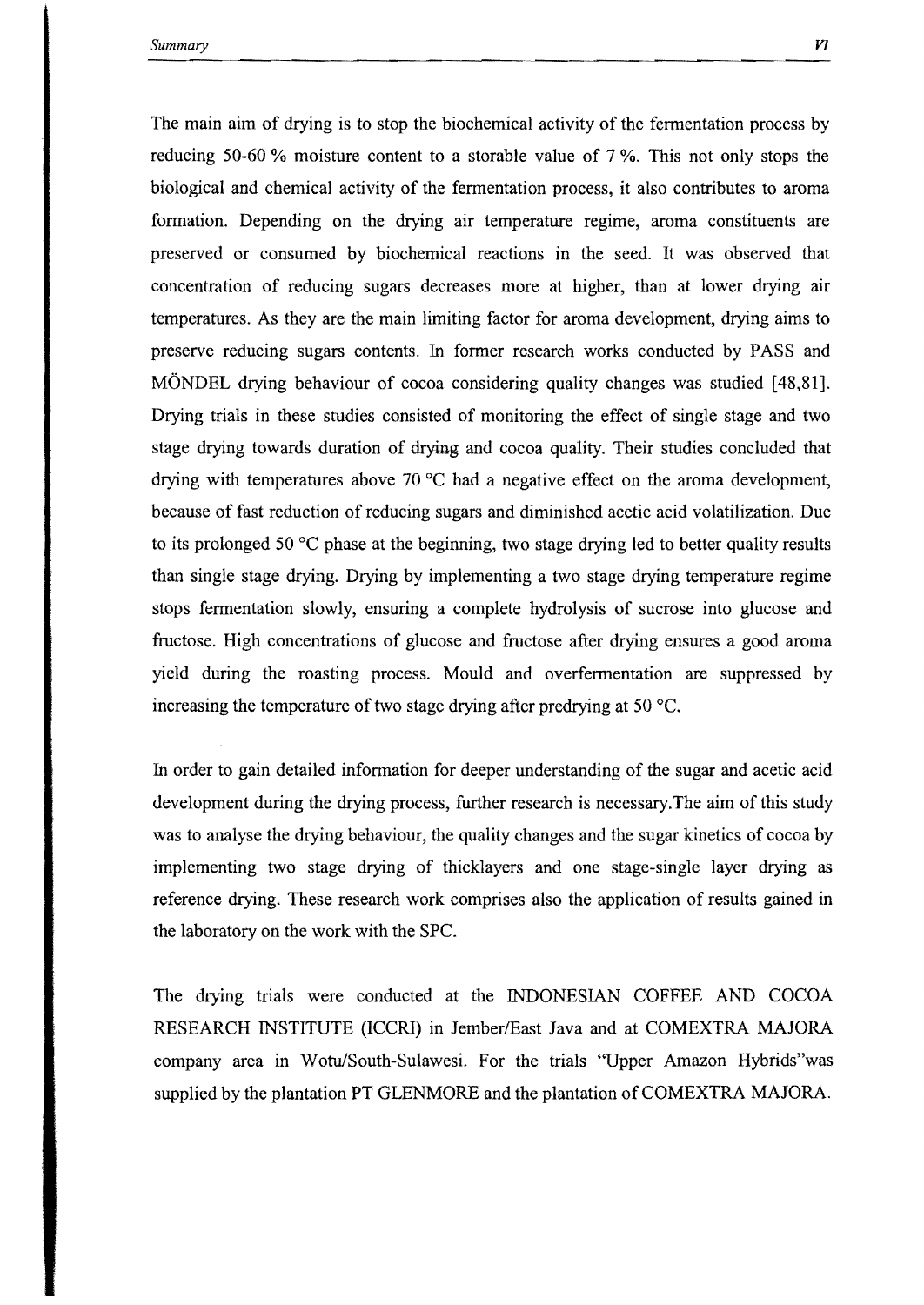Before fermentation the pulp seed ratio was 13-15 % showing typical values for Indonesian cocoa. The pH after fermentation was about 4.5, what is related to the high pulp quantity per seed. After fermentation acetic acid values of about 1.95  $g/100$  g dry matter confirmed low pH values of cocoa. The sucrose content was of  $\leq 0.16$  g/100 g dry matter of cocoa, signilizing good hydrolisation of the disaccharid after fermentation. The content ratio between fructose and glucose after fermentation was of 1.6:1, confirming good fermentation.

The drying behaviour and the quality changes of fermented cocoa was monitored by drying of 30 cm thicklayers of cocoa to a moisture content of 7 %. Thereby it was studied if two stage drying with different temperature regimes had an positive effect on cocoa quality. A laboratory dryer was used in order to simulate real drying conditions with a batch dryer. The trials consisted of two temperature series. First series comprised of predrying at 50  $^{\circ}$ C for ten hours, with subsequent increase to 60, 70 and 80 C at air ve10city of 0.1 *mJs.* In order to compare sun drying with the implemented dying regimes, reference drying at 50 °C was included. The second drying series consisted of 50 °C drying for 25 hours, with subsequent rise to 60, 70 and 80°C at air velocity of 0.1 *mJs.* During the second series, drying at 50°C served as reference drying. Every four hours the drying bulk was vertical mixed to promote even distributed temperatures in the drying bulk and to enhance drying. Data from initial and final moisture contents, weight, bean temperature, temperature of the drying air and air velocity was collected, for monitoring the drying behaviour of cocoa. In order to monitor reducing sugars as main limiting factors for aroma formation, sugar concentrations were measured at the beginning and at the end of drying. For assessment of quality changes towards acetic acid contents, concentrations before and after drying were analysed. Quality in respect to sensorial evaluation and volatile compounds was carried out by the FRAUNHOFER INSTITUTE IVV FREISING.

For the assessment of sugar kinetics during the drying procedure, fermented cocoa was subjected to one step single layer drying with a drying oven. Cocoa was dried to a storable value of 7 %. The temperature regime consisted of drying at 50, 60, 70 and 80°C. Every four hours sampies were taken for extracting sugar and acetic acid concentrations and determining of moisture content. For monitoring the quality changes in respect to reducing sugars and acetic acid, standard enzymatic analyses were carried out in Indonesia and in Germany.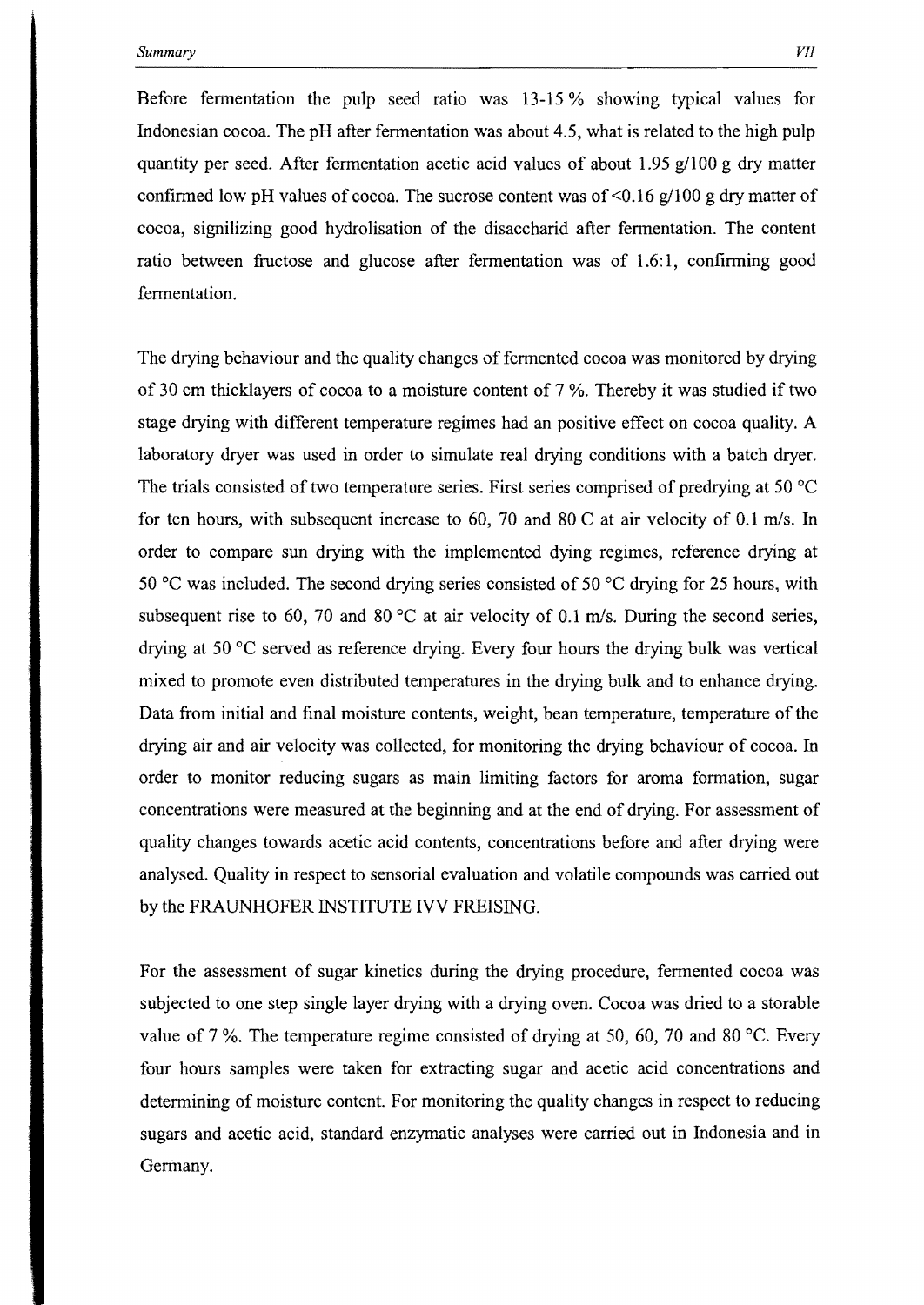In order to apply the gained results trials with the Solar Processing Centre were carried out at the company area of COMEXTRA MAJORA. The drying trials consisted of two stage drying at 50°C for 15 hours with subsequent rise to 70°C and stationary drying at 70°C. Vertikal mixing every four hours avoided cocoa clots formation and improved the volatilization of acetic acid. Sampies for quality assessment towards reducing sugar and acetic acid cocentrations were taken at the end of the drying procedure. The dried cocoa was delivered to the warehouse of COMEXTRA MAJORA, where it was inspected by the company staff towards moisture content, mould, 100 bean weight and impurities. The stafff used for quality assessment a modified cut test.

The FRAUNHOFER-INSTITUTE IVV FREISING was comissioned with the sensory evaluation and analyses of volatile aroma compounds of dried cocoa beans, dried with the laboratory dryer and Solar Processing Centre.

Comparing the both "two stage drying" series in respect to the drying time, it was seen that the cocoa of the first series dried faster than the cocoa dried during the second series. The drying trials confirmed a negative correlation of the drying time to the drying temperature. Drying time of the first series was reduced by 15-20 % in comparison to the second series, due to the longer pre drying phase of 50°C. During the drying trials glucose reduction was negativ correlated to all trial temperatures. Reductions in concentration of reducing sugars were stronger during the first series than during the second series. The decrease in content of reducing sugars, especially glucose is explained by reactions to Amadori compounds during the Maillard reaction or caramelization. Fructose showed more stability than glucose. 1t was observed that the reducing sugars cocentration was strong affected at 50/80 °C in both drying series. Drying air temperature regimes below 70°C prooved to reduce far less reducing sugar concentrations. Best results in respect to reducing sugars were obtained during the second series, were glucose was reduced 20-30 % far less. It was prooved that a longer pre drying phase of 50°C had little positive effects on acetic acid concentrations in comparison to first series. The higher the drying air temperatures were during the second phase of two stage drying the less acetic acid was volitzed. Acetic acid is impeded to volatize at high drying air temperatures due to fast hardening of the cocoa shell. No significant difference was found considering the acetic acid reduction and drying time between both drying series.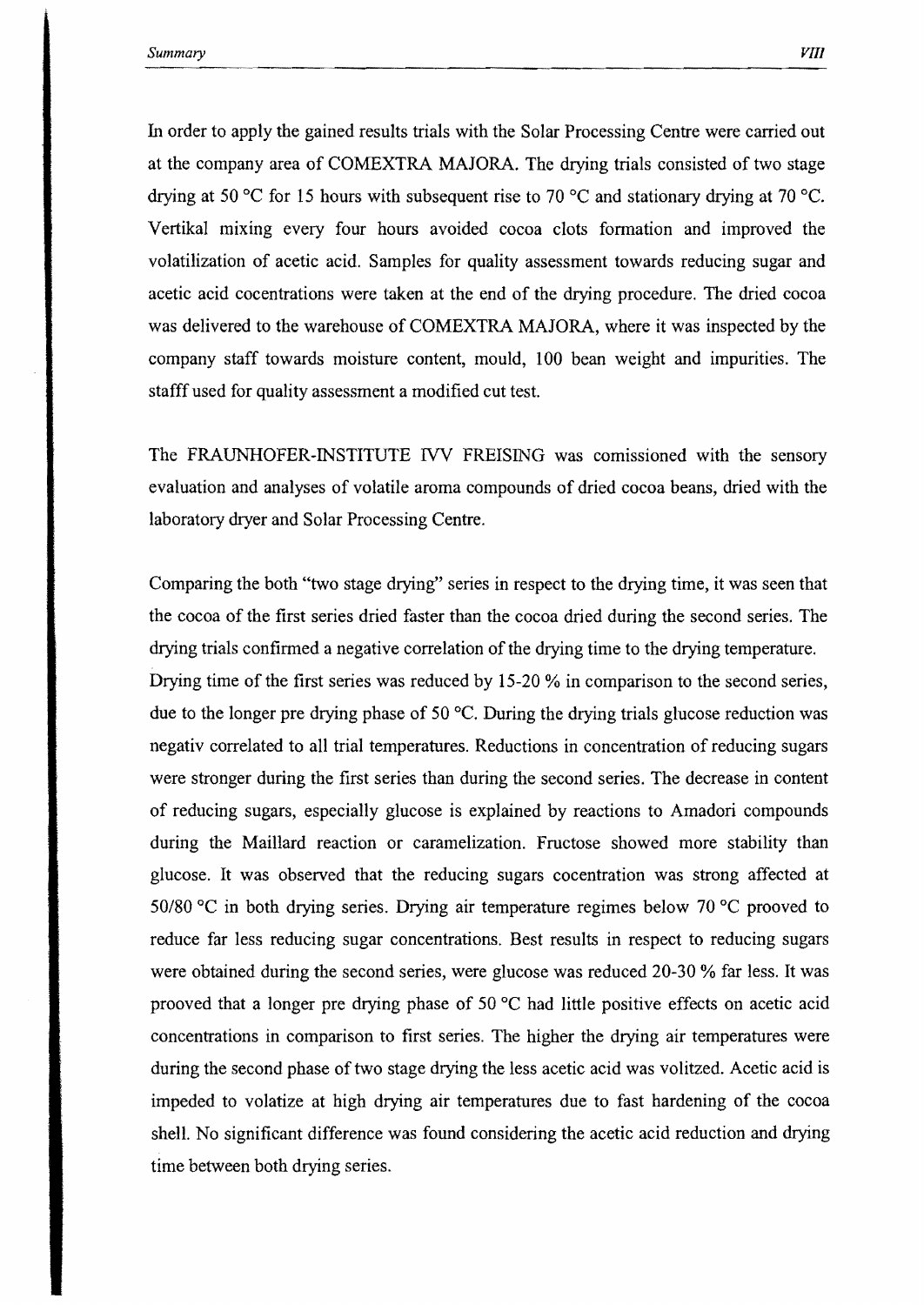The results of the sugar kinetics showed that with increasing temperatures the glucose concentration is decreased stronger. Furthermore it was noted that reduction speed increased below moisture content of 30 %. At temperatures of 70 to 80  $^{\circ}$ C glucose content decreased by S2-93 %. In contrast drying at 50-60 % led to glucose reductions of 30 % to 62 % respectively. Fructose degrades slower at temperatures below 70  $\degree$ C during two stage and single stage drying trials. At temperatures of 60  $\degree$ C fructose faced during the first eight hours a short termed increase in content, in the end it was reduced by 10 % of initial value. Fructose experienced during 50 °C drying an total of increment 11 %. It has to be assumed that during 50 and 60  $\degree$ C drying, residual sucrose was hydrolised being this the reason for the increments. Acetic acid content faced strong reductions at temperatures of 50 to 60 °C. At higher temperatures of 70 to 80  $^{\circ}$ C the acetic acid content was only reduced by 20 %. The acetic acid results during single stage drying reflect tendentially the concentrations of the two stage drying trials.

The results of the drying trials carried out with the SPC in Wotu/South Sulawesi led to similar glucose and fructose concentration values. Acetic acid concentrations of the two stage drying trial were higher than concentrations of the single stage drying. It was expected that two stage drying presented better results in respect to reducing sugars. This could not be prooved due to the fact that for the two stage drying trial unripe cocoa was supplied by the plantation. Drying time was reduced by 20 % at single stage drying. The locally carried out cut test led to very good results considering mould and 100 bean weight.

The sensory evaluation and aroma analyses carried out by the FRAUNHOFER INSTITUTE IVV FREISING led to best results at drying below 80  $\degree$ C during two stage drying of the first and second series. Drying temperatures of 50/80 °C of both series led to an acidic to strange impression. The presence of furfurylic alcohol during the drying trials, evidences caramelization of reducing sugars during drying at temperatures above 60  $\degree$ C. Besides the possibility of caramelization, the formation of Amadori compounds during Maillard reaction are confirmed by the aroma analyses. The drying trial with 50/80 °C of the second series presented beside the acid to strange impression, a strong "Maggi" taste. Sensory evaluation and aroma analyses of both SPC drying trials led to strange and musty off-flavours, due to the presence of ethyllactate and ethylacetate, which can be explained by defective fermentation.